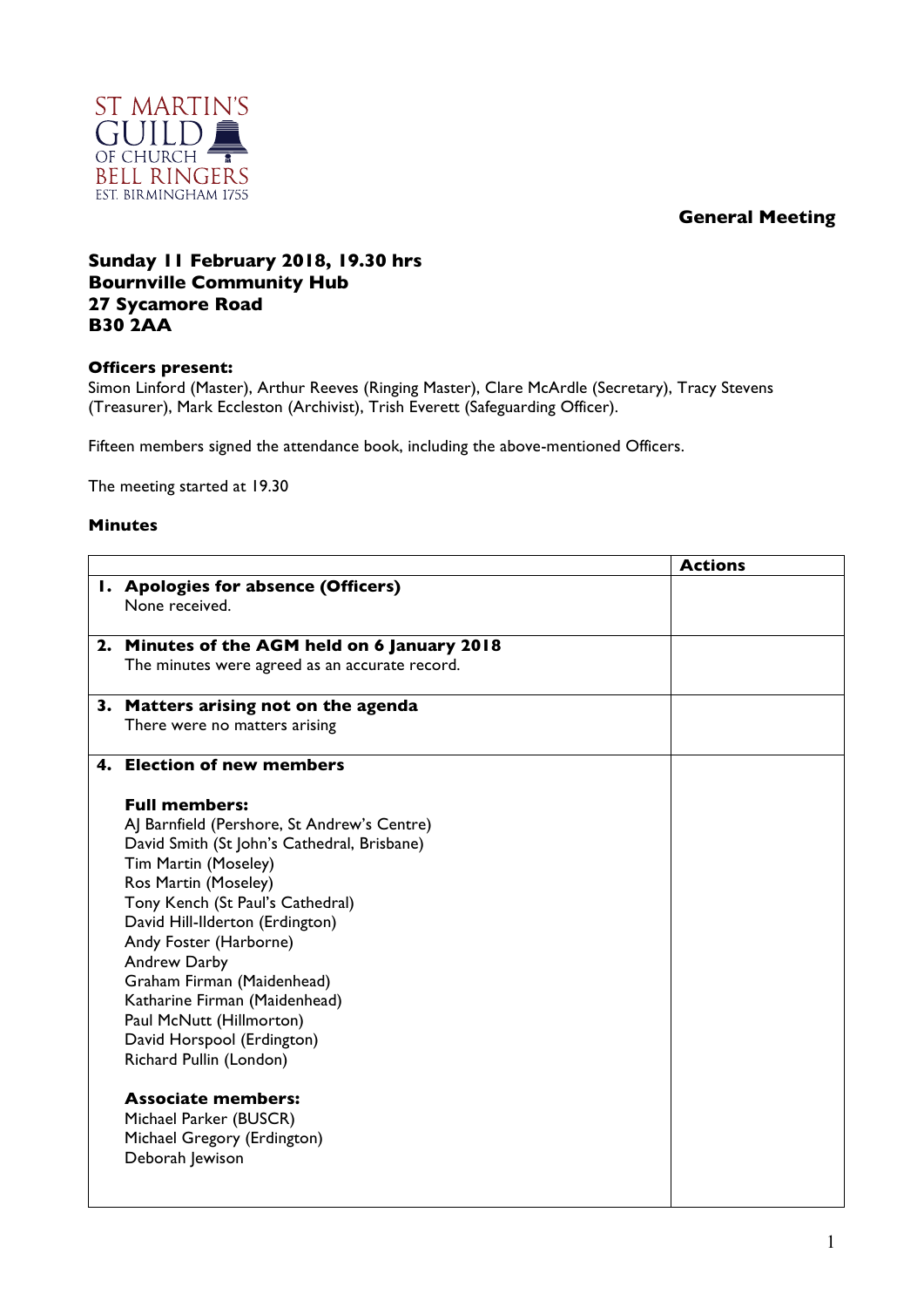| 5. Bell Restoration Fund                                                     |                             |
|------------------------------------------------------------------------------|-----------------------------|
| <b>5.1 BRF total</b>                                                         |                             |
| The BRF total currently stands at £9,476, with £250 committed to Knowle      |                             |
| for rebushing clappers and fitting clapper adjustment screws.                |                             |
|                                                                              |                             |
|                                                                              |                             |
| 5.2 Harborne sound control                                                   |                             |
| The project is estimated at $£4,400$ and should be completed this year. An   |                             |
| application for funding will be forthcoming.                                 |                             |
|                                                                              |                             |
|                                                                              |                             |
| 5.3 Smethwick                                                                |                             |
| It was suggested that improvements to the odd-struckness at Smethwick        | <b>Steve Horton</b>         |
| would enhance them as a teaching resource. Any such project would be         |                             |
| eligible for a BRF grant. It was recommended that an inspection be arranged  |                             |
| by Taylor's or Whites.                                                       |                             |
|                                                                              |                             |
|                                                                              |                             |
| <b>5.4 Castle Bromwich</b>                                                   | Simon Linford               |
| An email had been received from Richard Grimmett questioning the £10,000     |                             |
| payment to Castle Bromwich having been made in advance of the completion     |                             |
| of the project. He felt that an inspection of the work should have been made |                             |
|                                                                              |                             |
| prior to release of the funds.                                               |                             |
| The installation is disappointing and the bells are difficult to handle.     |                             |
| Andrew Stubbs reported that the Castle Bromwich ringers are holding          |                             |
| Taylor's to account.                                                         |                             |
| It was agreed that the Guild should offer support to the Castle Bromwich     |                             |
|                                                                              |                             |
| ringers.                                                                     |                             |
| 6. HJ Dinner arrangements update                                             |                             |
| 6.12018                                                                      |                             |
| An informal subcommittee had met earlier in the day.                         |                             |
| Ticket sales were projected at around 120. The evening's programme had       |                             |
|                                                                              |                             |
| been discussed and a running order agreed. There will be a seating plan for  |                             |
| the starter and main course, but breaks for entertainment will enable more   |                             |
| mingling.                                                                    |                             |
|                                                                              |                             |
| In addition to the Carter Ringing Machine being on show, there would be      |                             |
| four pieces of entertainment.                                                |                             |
|                                                                              | Simon Linford               |
|                                                                              |                             |
| It was agreed that Chris Pickford should be asked to toast the health of     |                             |
| Richard Jones (Chairman).                                                    |                             |
|                                                                              |                             |
| Simon advised that the dress code would be lounge suits.                     |                             |
|                                                                              |                             |
|                                                                              |                             |
| Arthur reported that the ringing arrangements for the weekend are:           |                             |
| An open practice at Edgbaston on Friday evening.                             |                             |
| Michael Wilby is arranging peals on the day.                                 |                             |
| A peal attempt at Shirley on Sunday afternoon.                               |                             |
|                                                                              |                             |
| 6.2 2019                                                                     | <b>Tracy Stevens (Jenny</b> |
|                                                                              |                             |
| It was agreed that a provisional booking of the Banqueting Suite at the      | Sunter)                     |
| Council House should be made as soon as possible.                            |                             |
|                                                                              |                             |
| 7. Ringing World National Youth Contest Entry                                |                             |
| Simon reported that the Brumdingers would be entering a team in July. The    |                             |
| team is being coached by Clare, Arthur, Tracy and Simon. The team will be    |                             |
| strengthened by three of the St Martin's Youths who are no longer practicing |                             |
|                                                                              |                             |
| as a group.                                                                  |                             |
|                                                                              |                             |
|                                                                              |                             |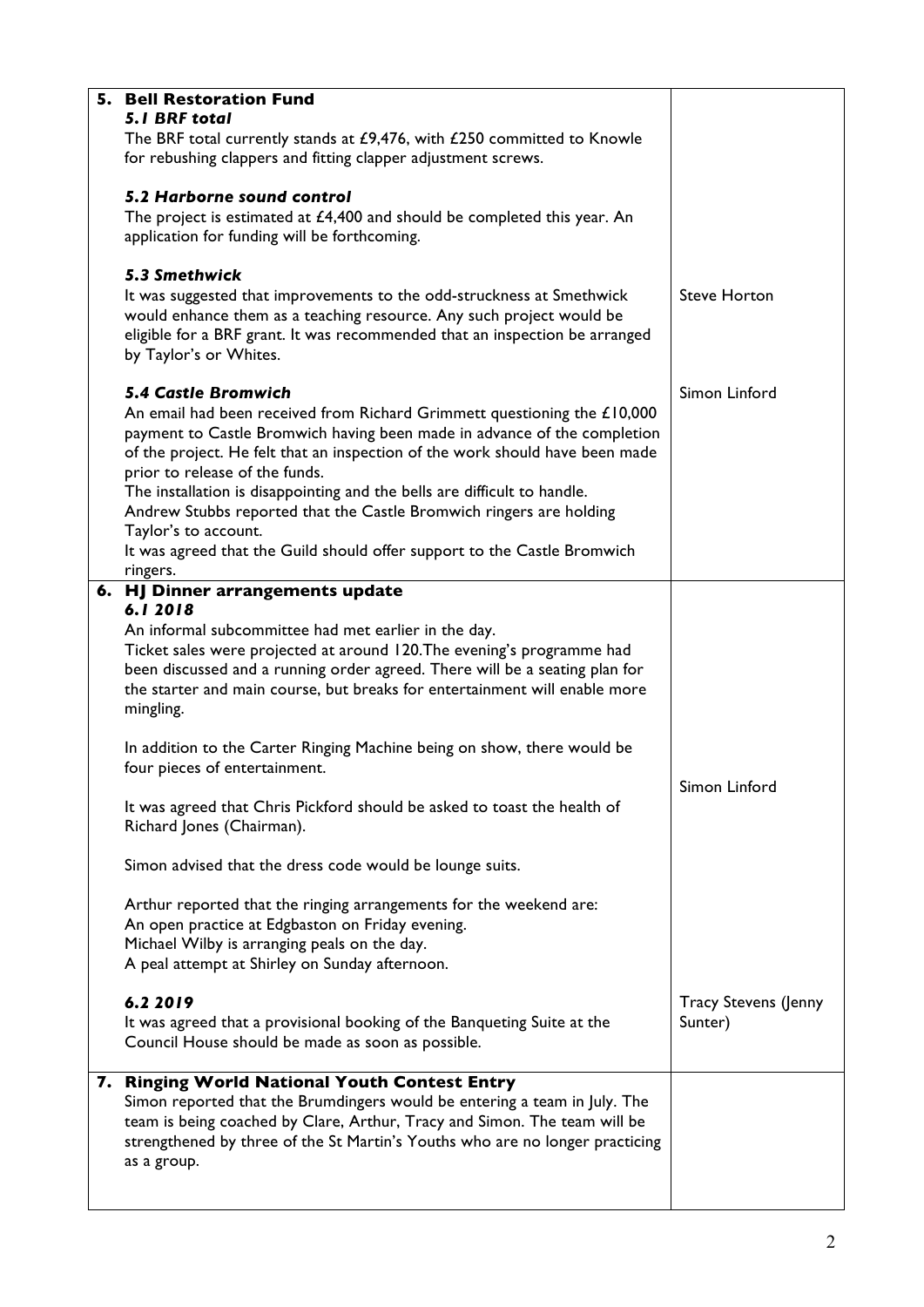| 8. Review of AGM format<br>8.12018<br>The AGM had not attracted any more members than usual, but in reality the                                                                                                                                                                                                                              |                      |
|----------------------------------------------------------------------------------------------------------------------------------------------------------------------------------------------------------------------------------------------------------------------------------------------------------------------------------------------|----------------------|
| numbers may have been reduced when taking into account the importance of<br>the agenda of rule changes. It was unclear whether this was due to the<br>change of format.                                                                                                                                                                      |                      |
| It was agreed that we should not become slaves to format and the<br>programme of discussions would not necessarily need to be repeated each<br>year.                                                                                                                                                                                         |                      |
| 8.2 2019<br>Knowle was suggested as the venue for 2019.                                                                                                                                                                                                                                                                                      | Simon Linford        |
| It was agreed to investigate a future return to St Chad's. Enquiries would be<br>made about time constraints on hire of the hall.                                                                                                                                                                                                            | <b>Andrew Stubbs</b> |
| It was suggested that a later time slot of 12.00-15.00 would enable the<br>BSoBR sessions to be run in the morning.                                                                                                                                                                                                                          |                      |
| 9. Programme of events for 2018<br>A number of events were already on the calendar.                                                                                                                                                                                                                                                          |                      |
| The following events were agreed:<br>12 May - 6-bell striking contest. Great Barr suggested.                                                                                                                                                                                                                                                 | <b>Arthur Reeves</b> |
| 16 June - peal at Handsworth to coincide with beer festival                                                                                                                                                                                                                                                                                  | <b>Arthur Reeves</b> |
| 14 July - Summer Walk, Bromsgrove area (Mike Dodson)<br>13 October - All-comers' challenge. Moseley (tbc)                                                                                                                                                                                                                                    | Arthur Reeves/Trish  |
| It was agreed that Solihull should be informed in advance to avoid a clash                                                                                                                                                                                                                                                                   | Everett              |
| with their outing.<br>11 November – 5 quarter peals to commemorate the 5 Guild members killed<br>in WWI                                                                                                                                                                                                                                      | Rose Horton          |
| 10. Steepleage rates and payments<br><b>10.1 Practice criteria</b>                                                                                                                                                                                                                                                                           |                      |
| It was agreed that the criteria for a "Guild" practice would be any practice<br>that would usually require steepleage from participants to form the donation<br>to the host tower.                                                                                                                                                           |                      |
| Steepleage donations were agreed at £15 per event. Host towers will be paid<br>direct, with towers hosting regular events being paid quarterly. Tracy will<br>require bank details from towers.                                                                                                                                              |                      |
| 10.2 Budget review                                                                                                                                                                                                                                                                                                                           |                      |
| Tracy had revised the budget upwards from $£1,309$ (based on an estimate) to<br>£1,624 (based on a more accurate projection). She suggested that the<br>estimated £300 shortfall on the original estimate will mostly be covered by<br>subscriptions from new members elected during the year $(f150$ from<br>members elected under item 4). |                      |
| 10.3 Central Council meeting                                                                                                                                                                                                                                                                                                                 |                      |
| Simon reported that an additional charge of $£45$ per Rep was being levied for<br>attending the CCCBR meeting, over and above the affiliation fees of £60. The<br>imposition had caused uproar on social media. Andrew Stubbs confirmed<br>that the charge was part of an "accommodation package" and had been                               |                      |
| dropped for Reps attending the meeting only.                                                                                                                                                                                                                                                                                                 |                      |
| Simon noted that the meeting was being held over two days and agreed to                                                                                                                                                                                                                                                                      | Simon Linford        |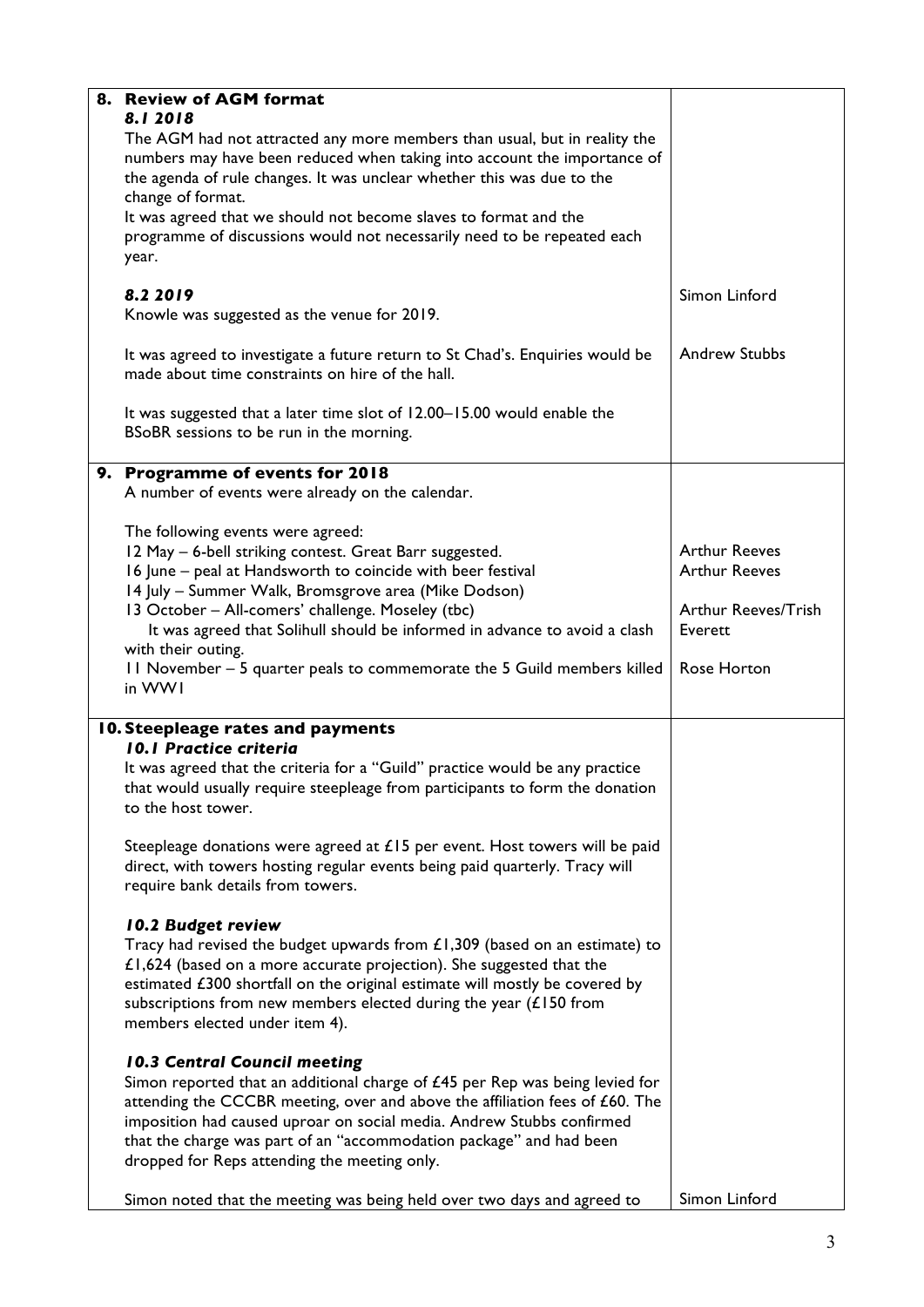| contact our Reps to seek their views on this.                                                                                                                                                                                                                                                                                                                                                                                                                                                                                                                                                                                                                                                                                                                             |                                                |
|---------------------------------------------------------------------------------------------------------------------------------------------------------------------------------------------------------------------------------------------------------------------------------------------------------------------------------------------------------------------------------------------------------------------------------------------------------------------------------------------------------------------------------------------------------------------------------------------------------------------------------------------------------------------------------------------------------------------------------------------------------------------------|------------------------------------------------|
| <b>II. Peal fees in practice</b><br>Simon reported that Rule 6.1.3 (75% member participation in Guild peals)<br>had caused the most chagrin of any of the rule changes agreed at the AGM.<br>Problems associated with encouraging full membership for regular peal<br>ringers from outside the Birmingham area include:<br>Future reluctance if other associations follow our lead, forcing annual<br>membership for multiple societies/associations rather than one-off payments.<br>Administration burden on the Treasurer if a suggested "peal fee" were to be<br>proposed and introduced.<br>Implications for AGM quorum with an influx of members only interested in<br>peal ringing.<br>It was agreed that members would continue to try to uphold the rule for the |                                                |
| year.                                                                                                                                                                                                                                                                                                                                                                                                                                                                                                                                                                                                                                                                                                                                                                     |                                                |
| 12. Survey of Tower Captains<br>12.1 Survey criteria<br>The survey had been suggested at the AGM to offer information to a visiting<br>ringer on the level of ringing at individual Guild towers.<br>Tracy reported that Adam Knight-Markiegi had offered to update the<br>"Towers" page of the website and was willing to contact the tower<br>correspondents. It was suggested that his brief could be to invite contacts to<br>say something about their practices and build a guide to ringing in the area.<br>12.2 Guild Directory                                                                                                                                                                                                                                   | <b>Tracy Stevens (Adam</b><br>Knight-Markiegi) |
| Clare agreed that the Directory could include the information gathered by<br>Adam. It was further agreed that the map would be deleted.                                                                                                                                                                                                                                                                                                                                                                                                                                                                                                                                                                                                                                   |                                                |
| <b>13.AOB</b><br><b>13.1 GDPR</b><br>The General Data Protection Regulation will come into force from 25 May<br>2018. Under GDPR consent will become a restricted concept in that it<br>must be freely given, specific, informed and an unambiguous indication<br>of the data subject's wishes.                                                                                                                                                                                                                                                                                                                                                                                                                                                                           |                                                |
| Trish Everett agreed to document a policy for the Guild.                                                                                                                                                                                                                                                                                                                                                                                                                                                                                                                                                                                                                                                                                                                  | <b>Trish Everett</b>                           |
| It was agreed that membership lapses should be reported at general<br>meetings and associated member data subsequently deleted.                                                                                                                                                                                                                                                                                                                                                                                                                                                                                                                                                                                                                                           | <b>Tracy Stevens/Clare</b><br>McArdle          |
| It was agreed that a new membership form would be required to<br>conform with GDPR. It was further agreed that all members should be<br>required to complete the new membership form to update member<br>data.                                                                                                                                                                                                                                                                                                                                                                                                                                                                                                                                                            | Clare McArdle                                  |
| It was agreed that from this year the Report and Directory should not<br>include the "Directory of Guild Members" until members' consent had<br>been gained.                                                                                                                                                                                                                                                                                                                                                                                                                                                                                                                                                                                                              | Clare McArdle                                  |
| 13.2 Final version of new rules<br>Simon reported that he had identified minor modifications that are<br>required to the new rules. He agreed to formulate the amendments                                                                                                                                                                                                                                                                                                                                                                                                                                                                                                                                                                                                 | Simon Linford                                  |